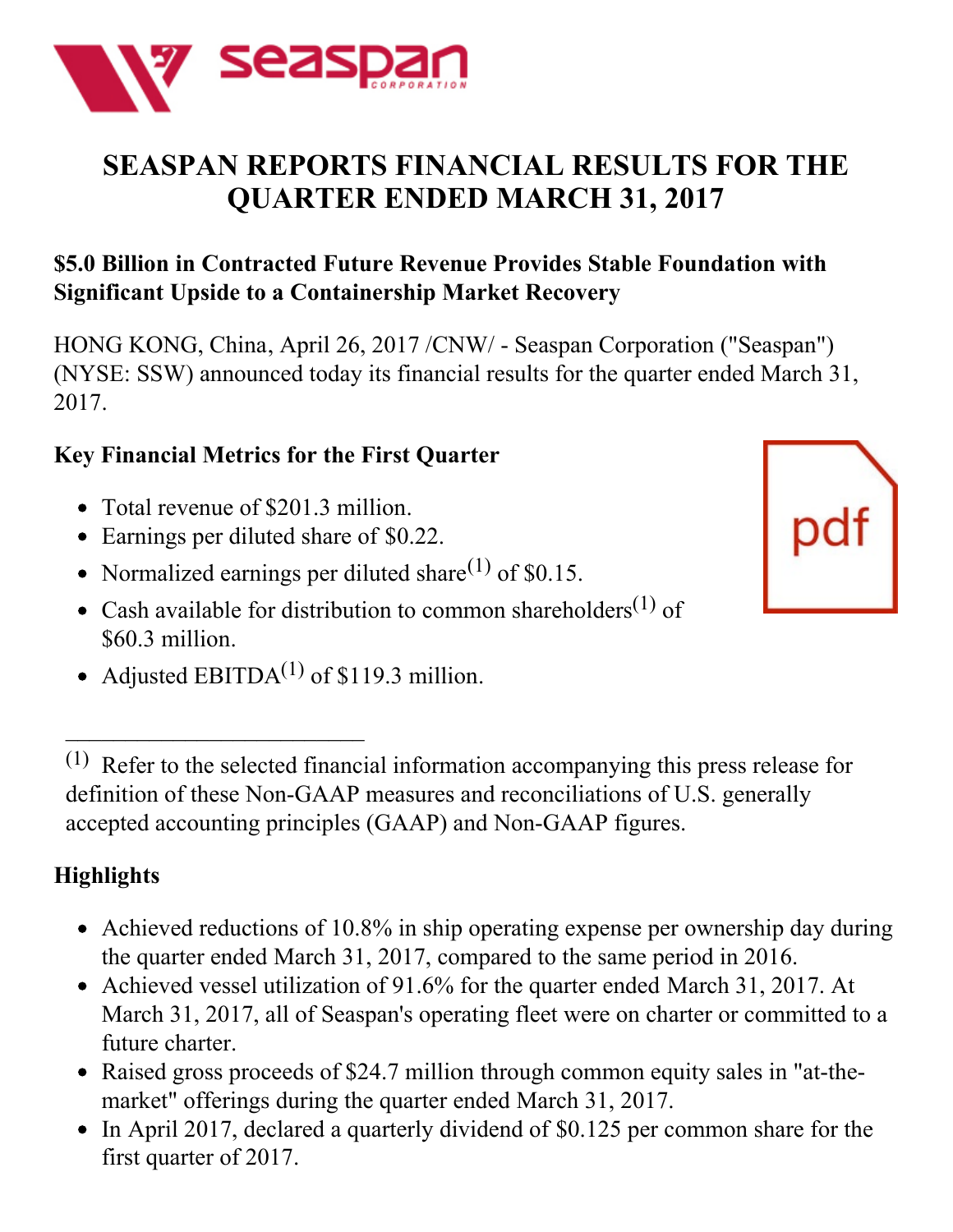Gerry Wang, Chief Executive Officer, Co-Chairman and Co-Founder of Seaspan, commented, "During the first quarter, our modern fleet on long-term time charters continued to provide Seaspan with a solid and stable foundation. Complementing our \$5.0 billion contracted revenue backlog, Seaspan's short-term fleet allows the company to benefit from a containership market recovery, which we believe has begun."

Mr. Wang added, "We have seen significant improvement in charter rates over the past two months. In particular, Panamax charter rates have more than doubled to approximately \$10,000 per day. As we progress through the year, our focus remains on seeking opportunities to further solidify the company's industry leadership for the longterm value of shareholders."

|                                                                                       | <b>Quarter Ended</b><br>March 31, |         |              |         |  |
|---------------------------------------------------------------------------------------|-----------------------------------|---------|--------------|---------|--|
|                                                                                       |                                   | 2017    |              | 2016    |  |
| Revenue                                                                               | $\mathbb{S}$                      | 201,321 | $\mathbb{S}$ | 215,523 |  |
| Reported net earnings                                                                 | $\mathbb{S}$                      | 40,023  | \$           | 7,128   |  |
| Normalized net earnings <sup>(1)</sup>                                                | \$                                | 31,829  | \$           | 46,004  |  |
| Earnings (loss) per share, basic and diluted                                          | $\mathbb{S}$                      | 0.22    | \$           | (0.06)  |  |
| Normalized earnings per share, diluted $(1)$                                          | $\mathbb{S}$                      | 0.15    | $\mathbb{S}$ | 0.33    |  |
| Cash available for distribution to common<br>shareholders <sup><math>(1)</math></sup> | \$                                | 60,312  | $\mathbb{S}$ | 100,527 |  |
| Adjusted EBITD $A^{(1)}$                                                              | $\mathbb{S}$                      | 119,336 | $\mathbb{S}$ | 163,655 |  |

#### **Summary of Key Financial Results (in thousands of US dollars):**

These are Non-GAAP financial measures. Please read "Description of Non-GAAP Financial Measures" for (a) descriptions of Normalized net earnings and Normalized earnings per share, Cash available for distribution to common shareholders, and Adjusted EBITDA and (b) reconciliations of these Non-GAAP financial measures as used in this

(1) release to the most directly comparable financial measures under GAAP.

 $\frac{1}{2}$  ,  $\frac{1}{2}$  ,  $\frac{1}{2}$  ,  $\frac{1}{2}$  ,  $\frac{1}{2}$  ,  $\frac{1}{2}$  ,  $\frac{1}{2}$  ,  $\frac{1}{2}$  ,  $\frac{1}{2}$  ,  $\frac{1}{2}$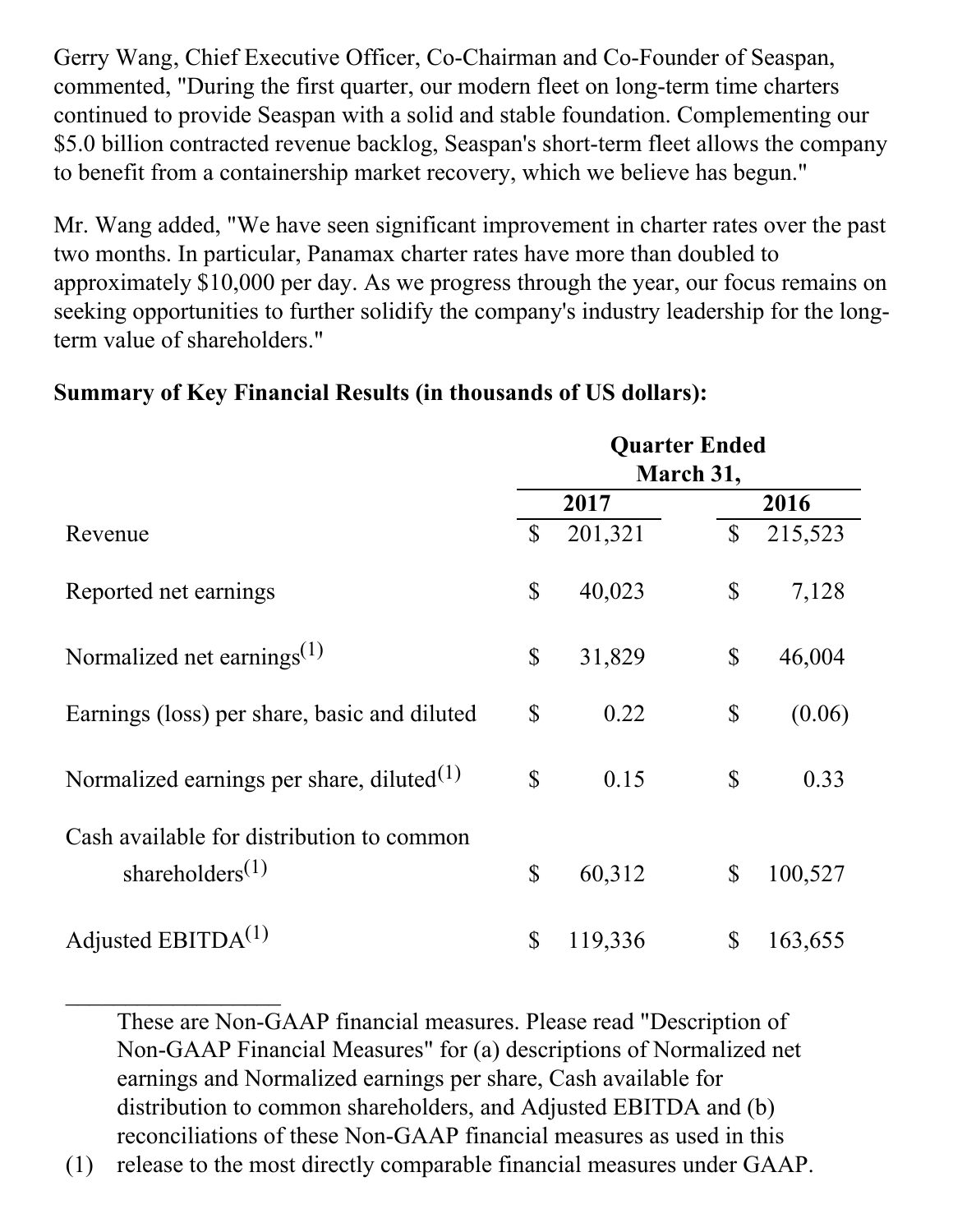## **First Quarter Developments**

#### *Vessel Acquisition*

In January 2017, Seaspan accepted delivery of one 4250 TEU vessel, the Seaspan Alps, that it purchased in December 2016.

## *At-the-Market Of ering of Class A Common Shares*

In March 2017, Seaspan entered into an equity distribution agreement under which it may, from time to time, issue Class A common shares in at-the-market ("ATM") offerings for up to an aggregate of \$75.0 million. During March 2017, Seaspan issued a total of 3,700,000 Class A common shares under the ATM offerings for gross proceeds of approximately \$24.7 million.

## *Deferral of Newbuilds*

In the first quarter of 2017, Seaspan entered into an amendment agreement with Jiangsu New Yangzi Shipbuilding Co., Ltd. and Jiangsu Yangzi Xinfu Shipbuilding Co., Ltd. to defer the delivery of two 10000 TEU newbuilding containerships from the first and third quarters of 2017, respectively, to the first and second quarters of 2018.

## **Subsequent Events**

## *Changes to the Board of Directors*

In April 2017, Seaspan's Board of Directors appointed Larry Simkins, Chief Executive Officer and Director of the Washington Companies ("WashCo"), to the Board to replace Graham Porter, who resigned as a Director to focus on other personal and professional commitments. In addition, after Seaspan's 2017 Annual General Meeting of shareholders, the Board expanded from eight to nine members and David Sokol, also a Director of WashCo and an experienced executive, was appointed to the Board.

In April 2017, the Board also created an Executive Committee, which consists of Messrs. Simkins and Sokol and Seaspan's CEO, Gerry Wang. The Executive Committee will work closely with management, and provide advice to the Board on Seaspan's activities, including financings, budgeting and operations.

## *Contract Changes*

In April 2017, Seaspan and Gerry Wang amended his employment agreement to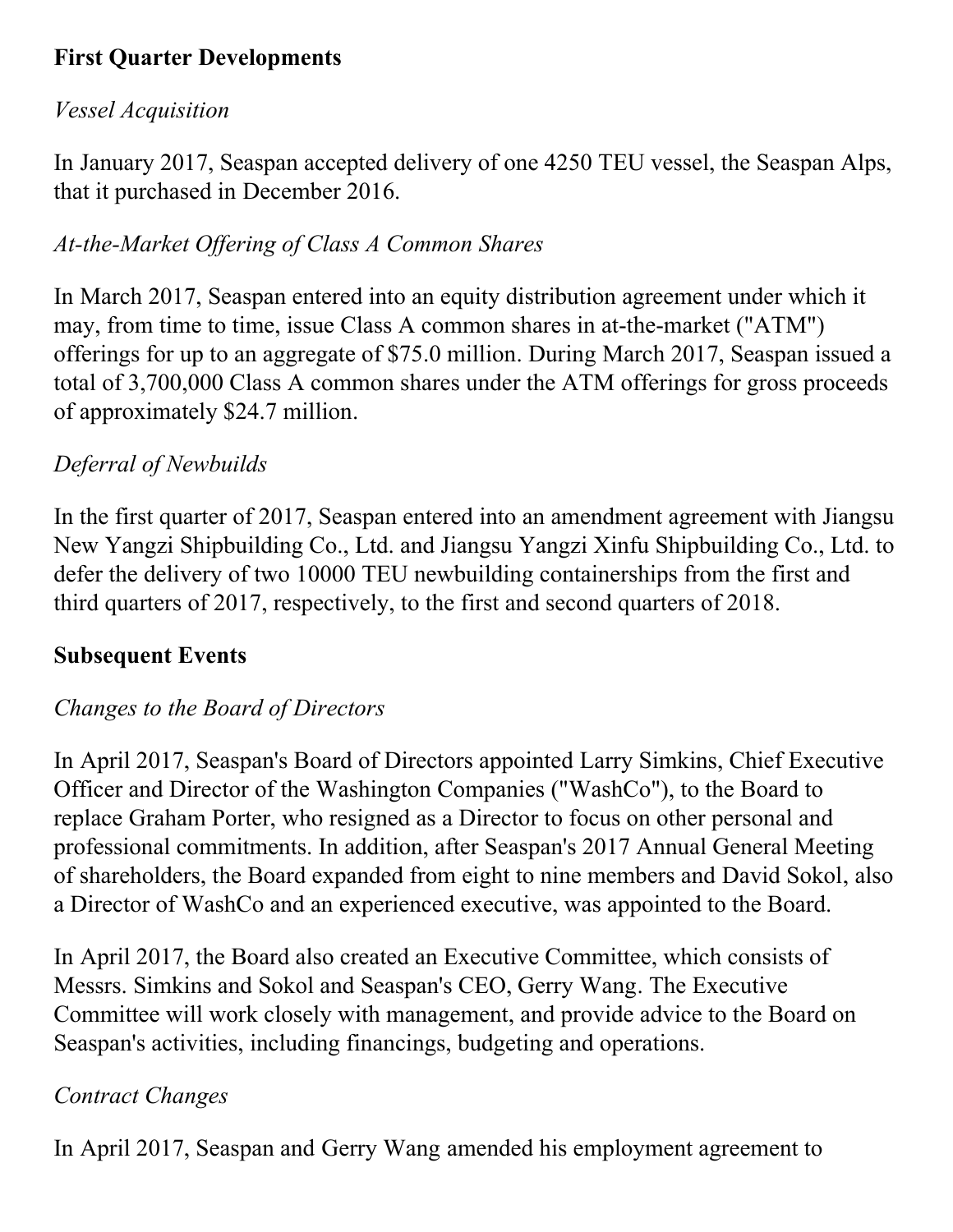eliminate transaction fees for Mr. Wang under the agreement for any containership orders, purchases or sales by Seaspan that are entered into after April 9, 2017, and agreed to enter into discussions about further amendments to his employment agreement and compensation package. In addition, Seaspan and Seaspan Financial Services Ltd. ("SFSL"), an entity controlled by former Director Graham Porter, terminated the financial services agreement between the parties effective April 10, 2017. Seaspan has paid to SFSL the applicable termination fee and will pay additional financing fees earned for financings in process as of April 10, 2017 that are completed prior to the end of the year, with all such payments being made in shares of Seaspan's Class A common stock.

#### *Dividends*

In April 2017, Seaspan declared quarterly cash dividends on its common and preferred shares.

#### **Results for the Quarter Ended March 31, 2017**

At the beginning of 2017, Seaspan had 87 vessels in operation. Seaspan acquired one 4250 TEU vessel during the quarter ended March 31, 2017, bringing its operating fleet to a total of 88 vessels as at March 31, 2017. Revenue is determined primarily by the number of operating days, and ship operating expense is determined primarily by the number of ownership days.

|                                            | <b>Quarter Ended</b> |       |             |                     |
|--------------------------------------------|----------------------|-------|-------------|---------------------|
|                                            | March 31,            |       | Increase    |                     |
|                                            | 2017                 | 2016  | <b>Days</b> | $\frac{6}{9}$       |
| Operating days <sup>(1)</sup>              | 7,255                | 7,172 | 83          | $^{0}/_{0}$<br>1.2  |
| Ownership days <sup><math>(1)</math></sup> | 7.917                | 7,375 | 542         | $\frac{0}{0}$<br>73 |

The following table summarizes Seaspan's vessel utilization for the quarters ended March 31, 2017 and 2016:

|                            | <b>First Quarter</b> |       |  |
|----------------------------|----------------------|-------|--|
|                            | 2017                 | 2016  |  |
| <b>Vessel Utilization:</b> |                      |       |  |
| Ownership $Days^{(1)}$     | 7,917                | 7,375 |  |
| Less Off-hire Days:        |                      |       |  |
| Scheduled 5-Year Survey    |                      |       |  |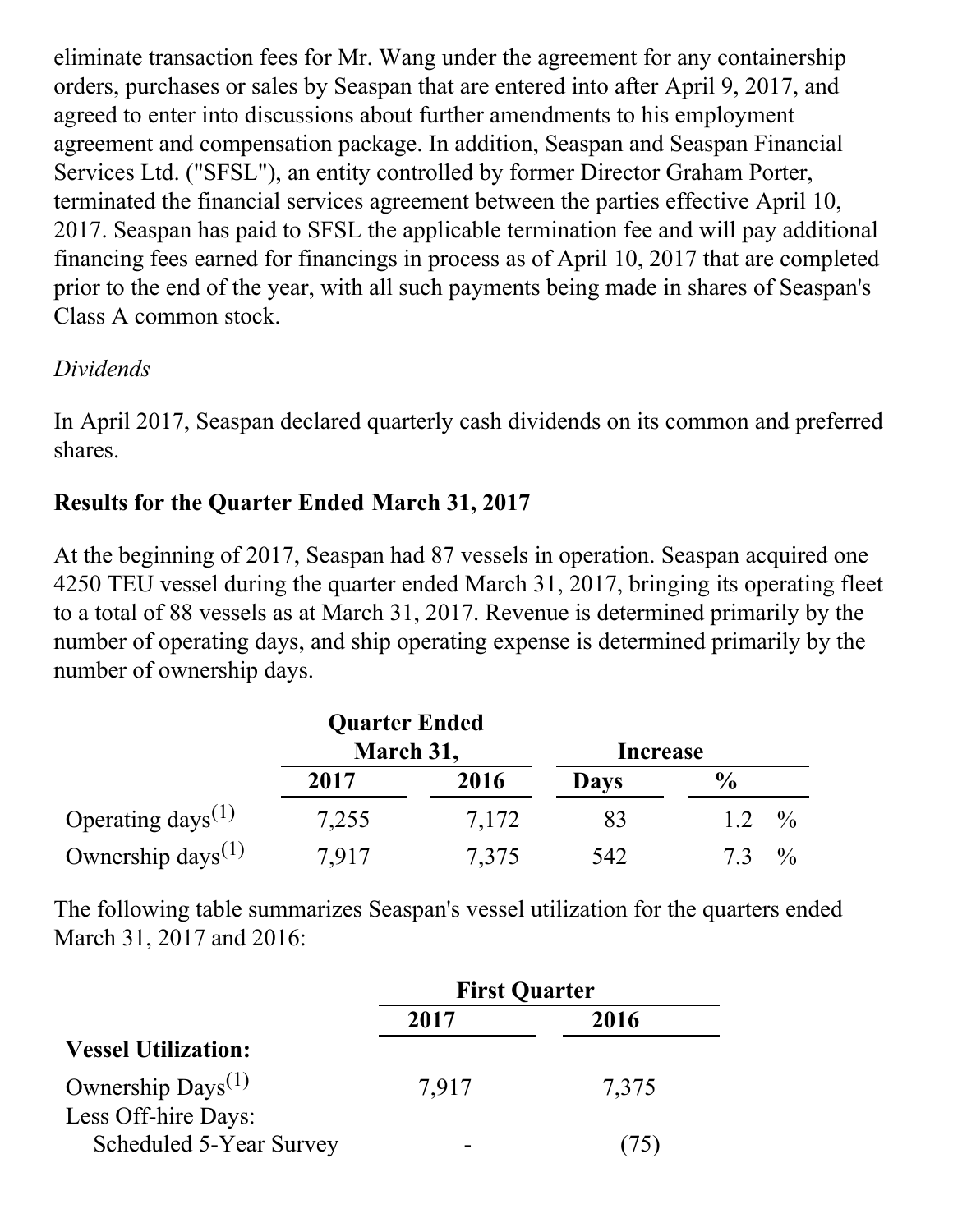| Unscheduled Off-hire $^{(2)}$        | (662)                 | (128)                      |
|--------------------------------------|-----------------------|----------------------------|
| <b>Operating Days</b> <sup>(1)</sup> | 7,255                 | 7.172                      |
| <b>Vessel Utilization</b>            | $\frac{6}{6}$<br>91.6 | $\frac{0}{\alpha}$<br>97.2 |

Operating and ownership days include leased vessels and exclude vessels under

(1) bareboat charter.

 $\mathcal{L}_\text{max}$ 

(2) Unscheduled off-hire includes days related to vessels off-charter.

The following table summarizes Seaspan's consolidated financial results for the quarters ended March 31, 2017 and 2016:

| <b>Financial Summary</b><br>(in millions of US dollars) |   | <b>Quarter Ended</b><br>March 31, |   |       |  |
|---------------------------------------------------------|---|-----------------------------------|---|-------|--|
|                                                         |   | 2017                              |   | 2016  |  |
| Revenue                                                 | S | 201.3                             | S | 215.5 |  |
| Ship operating expense                                  |   | 45.6                              |   | 47.6  |  |
| Depreciation and amortization expense                   |   | 49.9                              |   | 58.8  |  |
| General and administrative expense                      |   | 7.5                               |   | 7.8   |  |
| Operating lease expense                                 |   | 26.5                              |   | 14.9  |  |
| Interest expense and amortization of deferred           |   |                                   |   |       |  |
| financing fees                                          |   | 28.5                              |   | 30.1  |  |
| Change in fair value of financial instruments           |   | 3.4                               |   | 52.2  |  |

#### *Revenue*

Revenue decreased by 6.6% to \$201.3 million for the quarter ended March 31, 2017, compared to the same period in 2016, primarily due to lower average charter rates for vessels that were on short-term charters and an increase in unscheduled off-hire, primarily relating to vessels being off-charter. A total of 190 of the off-charter days related to three vessels that were previously chartered to Hanjin Shipping Co., Ltd. ("Hanjin"), and the remaining off-charter days primarily related to Panamax vessels, including four secondhand vessels purchased in December 2016. The decrease was partially offset by the delivery of newbuilding vessels and the addition of two leased in vessels in 2016.

The increase in operating days and the related financial impact thereof for the quarter ended March 31, 2017, relative to the same period in 2016, is attributable to the following: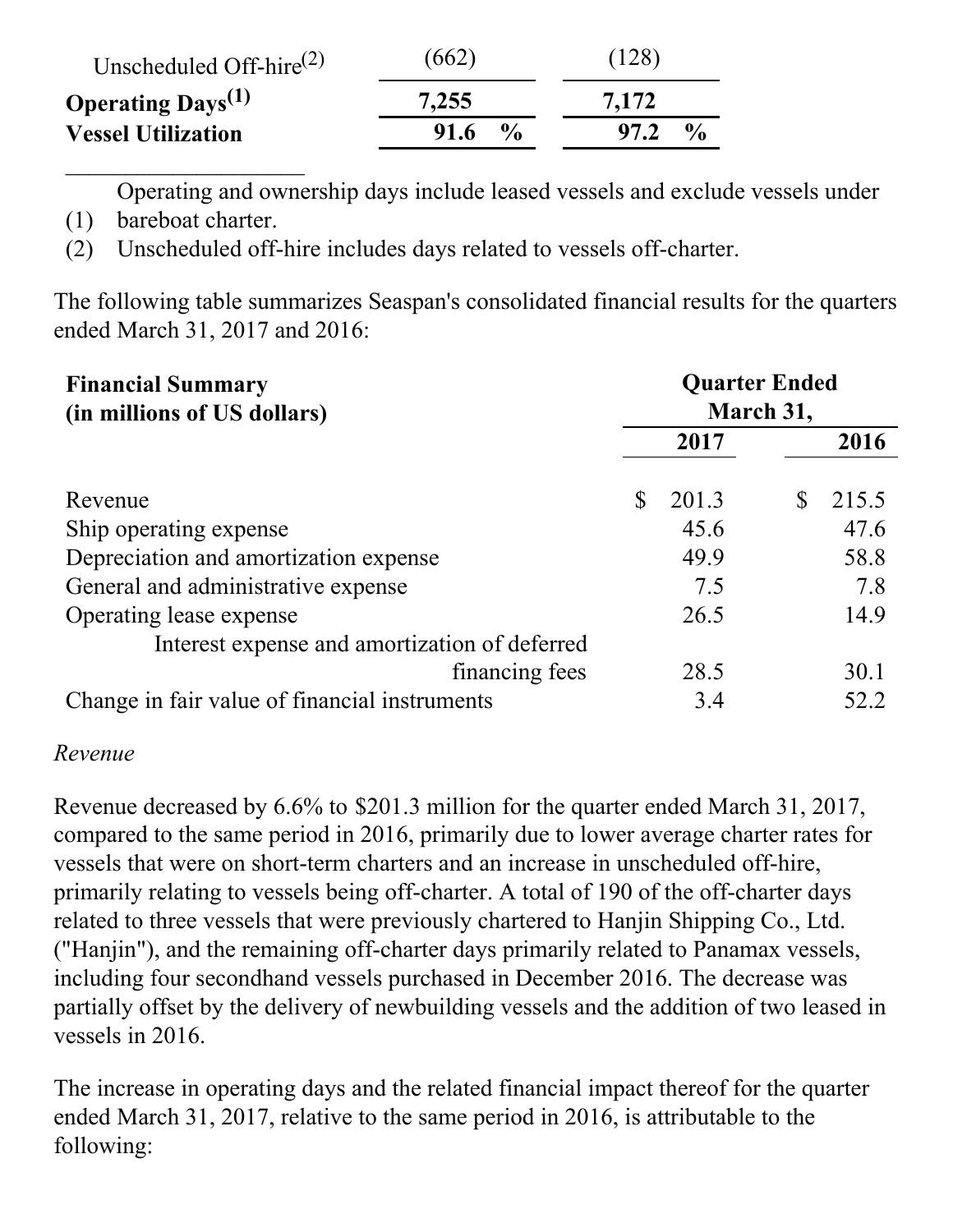|                                           |                                           | <b>Quarter Ended</b><br><b>March 31, 2017</b>         |        |  |  |  |
|-------------------------------------------|-------------------------------------------|-------------------------------------------------------|--------|--|--|--|
|                                           | <b>Operating</b><br><b>Days</b><br>Impact | \$ Impact<br>(in millions of<br><b>US</b><br>dollars) |        |  |  |  |
| 2017 vessel delivery                      | 87                                        |                                                       | 0.3    |  |  |  |
| Full period contribution for 2016 vessel  |                                           |                                                       |        |  |  |  |
| deliveries                                | 716                                       |                                                       | 17.9   |  |  |  |
| Change in daily charter hire rate and re- |                                           |                                                       |        |  |  |  |
| charters                                  |                                           |                                                       | (19.6) |  |  |  |
| Fewer days due to leap year               | (81)                                      |                                                       | (2.4)  |  |  |  |
| Unscheduled off-hire                      | (534)                                     |                                                       | (11.0) |  |  |  |
| Scheduled off-hire                        | 75                                        |                                                       | 3.7    |  |  |  |
| Supervision fee revenue                   |                                           |                                                       | (1.3)  |  |  |  |
| Vessel disposals                          | (180)                                     |                                                       | (1.8)  |  |  |  |
| <b>Total</b>                              | \$<br>83<br>(14.2)                        |                                                       |        |  |  |  |

Vessel utilization decreased due to an increase in off-charter days as previously described.

During the quarter ended March 31, 2017, Seaspan completed dry-dockings for two 4250 TEU vessels, which were completed between their time charters.

## *Ship Operating Expense*

Ship operating expense decreased by 4.2% to \$45.6 million for the quarter ended March 31, 2017 compared to the same period in 2016, primarily due to cost savings initiatives. These decreases were achieved even though ownership days increased by 7.3% for the quarter ended March 31, 2017. As a result, ship operating expense per ownership day declined by 10.8% for the quarter ended March 31, 2017, compared to the same period in 2016.

#### *Depreciation and Amortization Expense*

Depreciation and amortization expense decreased by 15.1% to \$49.9 million for the quarter ended March 31, 2017, compared to the same period in 2016, primarily due to lower depreciation on 16 vessels that were impaired as of December 31, 2016 and the disposal of two 4600 TEU vessels in the second half of 2016. The decrease was partially offset by an increase in dry-dock amortization.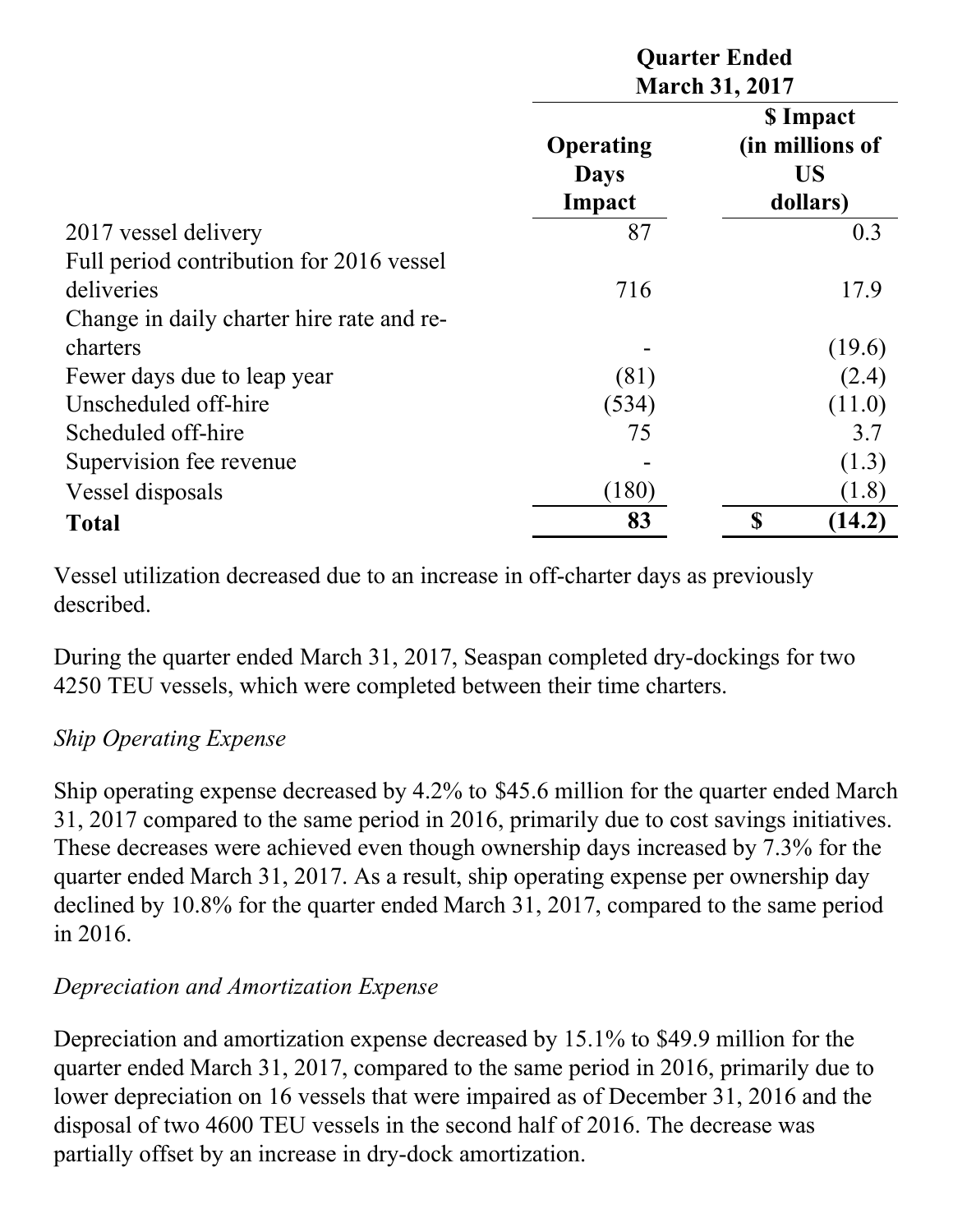#### *General and Administrative Expense*

General and administrative expense decreased by 3.9% to \$7.5 million for the quarter ended March 31, 2017, compared to the same period in 2016. The decrease was primarily due to higher professional fees and other expenses incurred in 2016, partially offset by an increase in non-cash stock based compensation expense related to grants of restricted and performance stock units in 2016.

## *Operating Lease Expense*

Operating lease expense increased to \$26.5 million for the quarter ended March 31, 2017, from \$14.9 million for the same period in 2016. The increase was primarily due to the delivery of three vessels in 2016 that were financed through sale-leaseback transactions and two operating leases entered into in 2016 for a 10000 TEU vessel and a 14000 TEU vessel, respectively.

## *Interest Expense and Amortization of Deferred Financing Fees*

The following table summarizes Seaspan's borrowings:

| (in millions of US dollars)                  |   | As at March 31, |   |         |  |  |
|----------------------------------------------|---|-----------------|---|---------|--|--|
|                                              |   | 2017            |   | 2016    |  |  |
| Long-term debt, excluding deferred financing |   |                 |   |         |  |  |
| fees                                         | S | 2,807.4         | S | 3,436.7 |  |  |
| Long-term obligations under capital lease,   |   |                 |   |         |  |  |
| excluding deferred financing fees            |   | 492.4           |   | 336.7   |  |  |
| Total borrowings                             |   | 3,299.8         |   | 3,773.4 |  |  |
| Less: Vessels under construction             |   | (310.4)         |   | (218.7) |  |  |
| Operating borrowings                         | S | 2,989.4         |   | 3,554.7 |  |  |

Interest expense and amortization of deferred financing fees decreased by \$1.7 million to \$28.5 million for the quarter ended March 31, 2017, compared to the same period in 2016.

For the quarter ended March 31, 2017, the decrease in interest expense was primarily due to repayments made on existing operating borrowings in 2016, partially offset by an increase in LIBOR.

## *Change in Fair Value of Financial Instruments*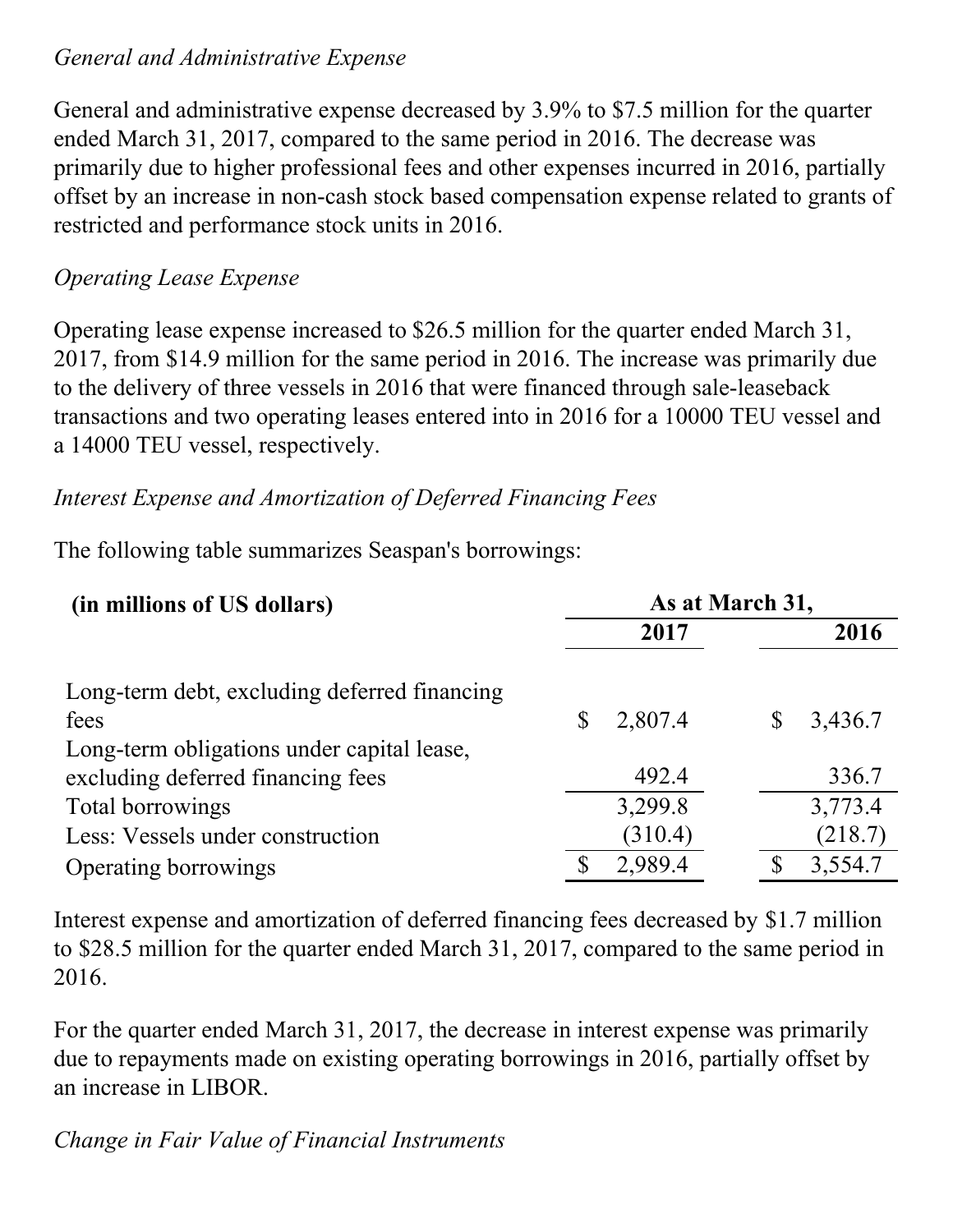The change in fair value of financial instruments resulted in a loss of \$3.4 million for the quarter ended March 31, 2017 and was primarily due to the impact of swap settlements, partially offset by an increase in the forward LIBOR curve.

## **About Seaspan**

Seaspan provides many of the world's major shipping lines with creative outsourcing alternatives to vessel ownership by offering long-term leases on large, modern containerships combined with industry-leading ship management services. Seaspan's managed fleet consists of 114 containerships representing a total capacity of over 915,000 TEU, including 11 newbuilding containerships on order scheduled for delivery to Seaspan and third parties by the end of 2018. Seaspan's current operating fleet of 88 vessels has an average age of approximately six years and an average remaining lease period of approximately five years, on a TEU-weighted basis.

Seaspan has the following securities listed on The New York Stock Exchange:

| <b>Symbol</b>   | Description                            |
|-----------------|----------------------------------------|
| <b>SSW</b>      | Class A common shares                  |
| <b>SSW PRD</b>  | Series D preferred shares              |
| <b>SSW PRE</b>  | Series E preferred shares              |
| <b>SSW PR G</b> | Series G preferred shares              |
| <b>SSW PR H</b> | Series H preferred shares              |
| <b>SSWN</b>     | 6.375% senior unsecured notes due 2019 |

## **Conference Call and Webcast**

Seaspan will host a conference call and webcast presentation for investors and analysts to discuss its results for the quarter ended March 31, 2017 on April 27, 2017 at 5:30 a.m. PT / 8:30 a.m. ET. Participants should call 1-877-246-9875 (US/Canada) or 1-707- 287-9353 (International) and request the Seaspan call. A telephonic replay will be available for anyone unable to participate in the live call. To access the replay, call 1- 855-859-2056 or 1-404-537-3406 and enter the replay passcode 7170157. The recording will be available from April 27, 2017 at 8:30 a.m. PT / 11:30 p.m. ET through 8:30 p.m. PT / 11:30 p.m. ET on May 11, 2017. The conference call will also be broadcast live over the Internet and will include a slide presentation. To access the live webcast of the conference call, go to [www.seaspancorp.com](http://www.seaspancorp.com) and click on "News & Events" then "Events & Presentations" for the link. The webcast will be archived on the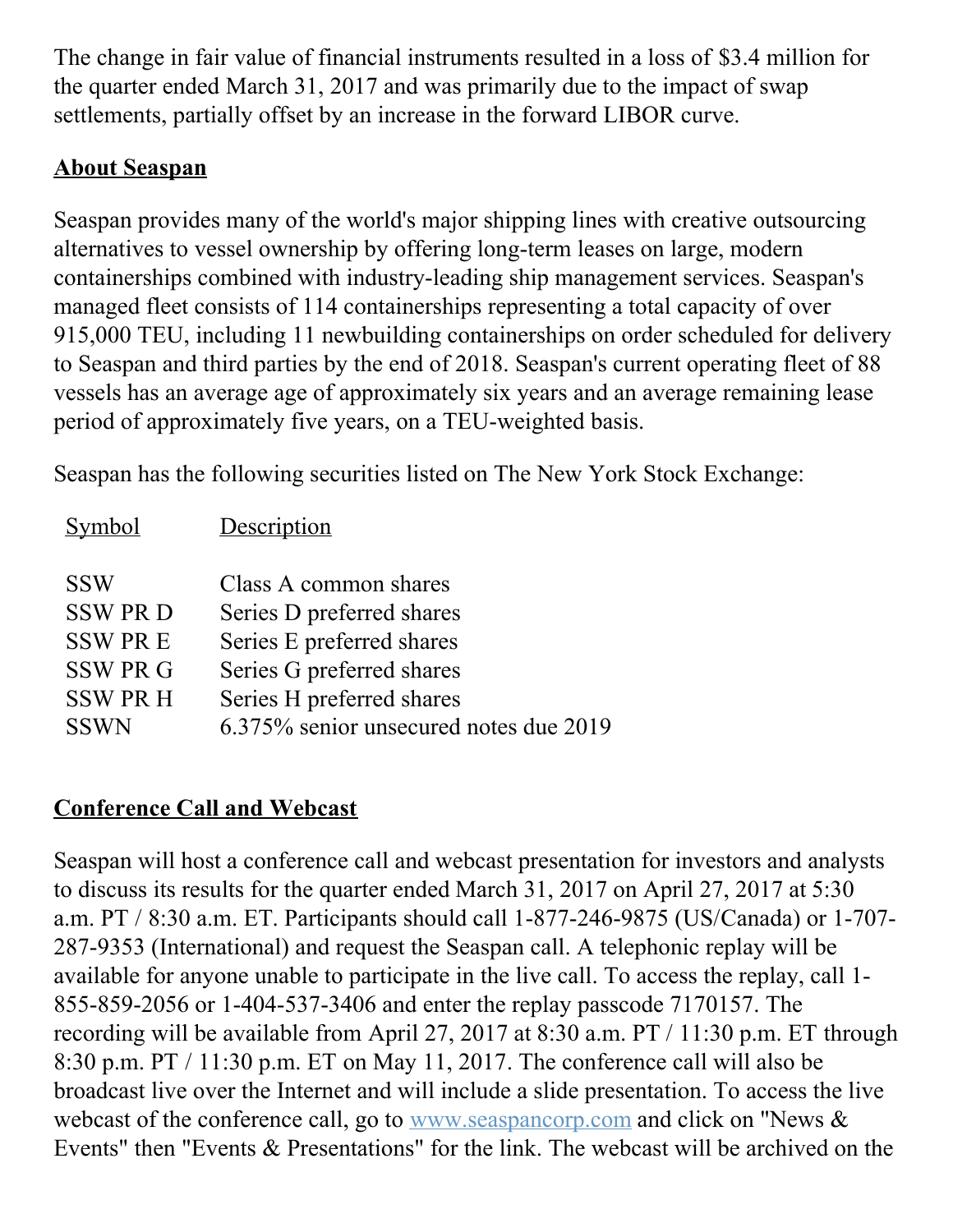## **SEASPAN CORPORATION UNAUDITED CONSOLIDATED BALANCE SHEET AS OF MARCH 31, 2017 (IN THOUSANDS OF US DOLLARS)**

|                                                                                                     | March 31,<br>2017         | <b>December</b><br>31, 2016 |
|-----------------------------------------------------------------------------------------------------|---------------------------|-----------------------------|
| Assets                                                                                              |                           |                             |
| Current assets:                                                                                     |                           |                             |
| Cash and cash equivalents                                                                           | $\mathbb{S}$<br>295,648   | \$<br>367,901               |
| Short-term investments                                                                              | 103                       | 411                         |
| Accounts receivable                                                                                 | 22,831                    | 30,793                      |
| Loans to affiliate                                                                                  | 57,266                    | 62,414                      |
| Prepaid expenses and other                                                                          | 42,448                    | 37,252                      |
| Fair value of financial instruments                                                                 |                           | 11,338                      |
|                                                                                                     | 418,296                   | 510,109                     |
| Vessels                                                                                             | 4,541,213                 | 4,577,667                   |
| Vessels under construction                                                                          | 310,444                   | 306,182                     |
| Deferred charges                                                                                    | 66,472                    | 68,099                      |
| Goodwill                                                                                            | 75,321                    | 75,321                      |
| Other assets                                                                                        | 132,800                   | 120,451                     |
|                                                                                                     | $\mathbb{S}$<br>5,544,546 | $\mathcal{S}$<br>5,657,829  |
| Liabilities and Shareholders' Equity<br><b>Current liabilities:</b><br>Accounts payable and accrued |                           |                             |
| liabilities                                                                                         | \$<br>64,722              | \$<br>62,157                |
| Current portion of deferred revenue                                                                 | 26,880                    | 28,179                      |
| Current portion of long-term debt<br>Current portion of long-term                                   | 370,354                   | 314,817                     |
| obligations under capital lease<br>Current portion of other long-term                               | 30,535                    | 27,824                      |
| liabilities                                                                                         | 21,089                    | 21,115                      |
| Fair value of financial instruments                                                                 | 12,209                    | 30,752                      |
|                                                                                                     | 525,789                   | 484,844                     |
| Deferred revenue                                                                                    | 1,528                     | 1,528                       |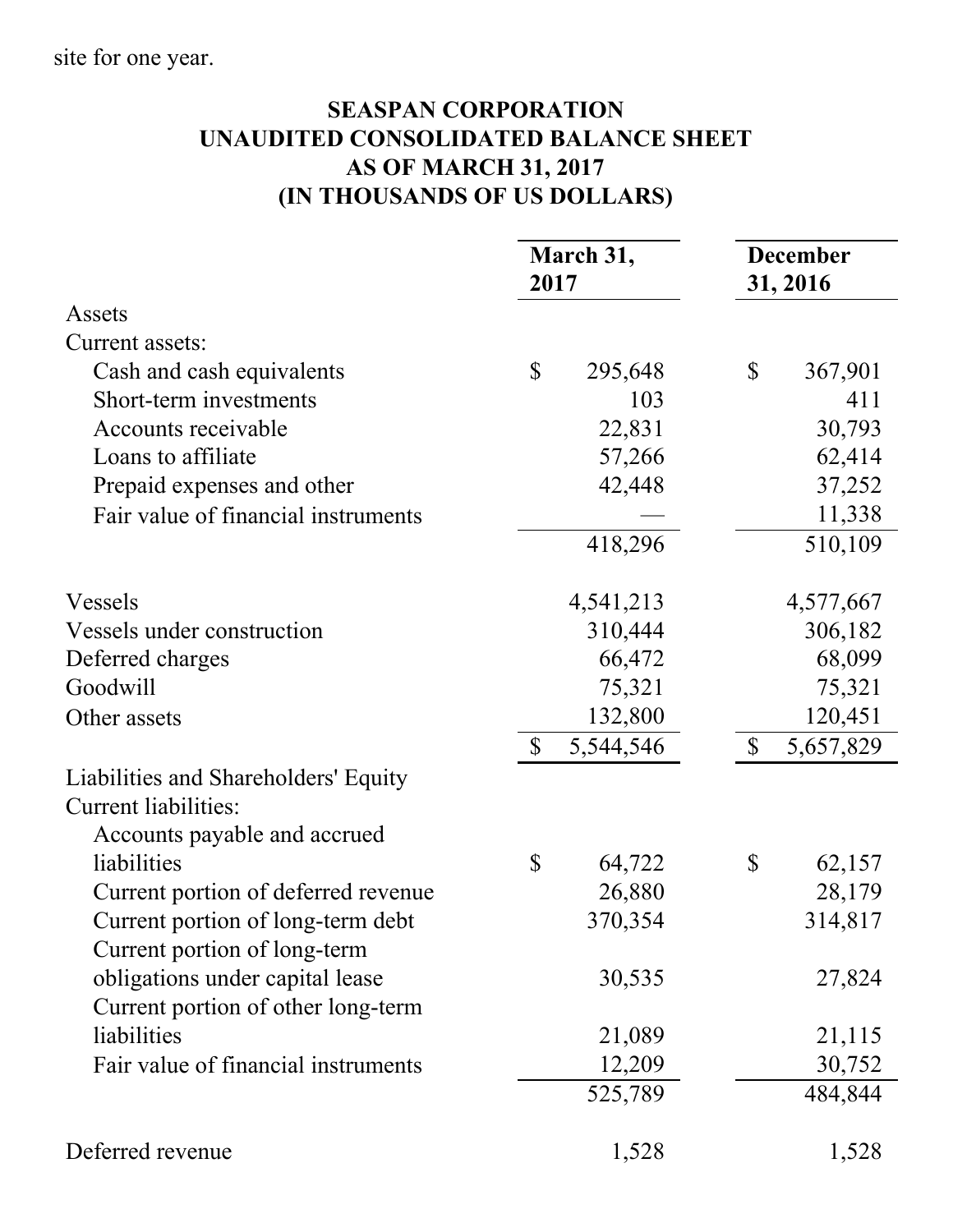| Long-term debt                            | 2,420,389       | 2,569,697                 |
|-------------------------------------------|-----------------|---------------------------|
| Long-term obligations under capital lease | 450,924         | 459,395                   |
| Other long-term liabilities               | 191,682         | 195,104                   |
| Fair value of financial instruments       | 195,380         | 200,012                   |
|                                           | 3,785,692       | 3,910,580                 |
| Shareholders' equity:                     |                 |                           |
| Share capital                             | 1,424           | 1,385                     |
| Treasury shares                           | (377)           | (367)                     |
| Additional paid in capital                | 2,606,568       | 2,580,274                 |
| Deficit                                   | (823,690)       | (807, 496)                |
| Accumulated other comprehensive loss      | (25,071)        | (26, 547)                 |
|                                           | 1,758,854       | 1,747,249                 |
|                                           | 5,544,546<br>\$ | 5,657,829<br>$\mathbb{S}$ |

#### **SEASPAN CORPORATION UNAUDITED CONSOLIDATED STATEMENTS OF OPERATIONS AND DEFICIT FOR THE QUARTERS ENDED MARCH 31, 2017 AND 2016 (IN THOUSANDS OF US DOLLARS, EXCEPT SHARE AND PER SHARE**

**AMOUNTS)**

|                                         | <b>Quarter Ended</b><br>March 31, |         |              |         |
|-----------------------------------------|-----------------------------------|---------|--------------|---------|
|                                         |                                   | 2017    |              | 2016    |
| Revenue                                 | \$                                | 201,321 | $\mathbb{S}$ | 215,523 |
| Operating expenses:                     |                                   |         |              |         |
| Ship operating                          |                                   | 45,607  |              | 47,607  |
| Cost of services, supervision fees      |                                   |         |              | 1,300   |
| Depreciation and amortization           |                                   | 49,946  |              | 58,837  |
| General and administrative              |                                   | 7,489   |              | 7,793   |
| <b>Operating leases</b>                 |                                   | 26,510  |              | 14,851  |
| Expenses related to customer bankruptcy |                                   | 1,013   |              |         |
|                                         |                                   | 130,565 |              | 130,388 |
| Operating earnings                      |                                   | 70,756  |              | 85,135  |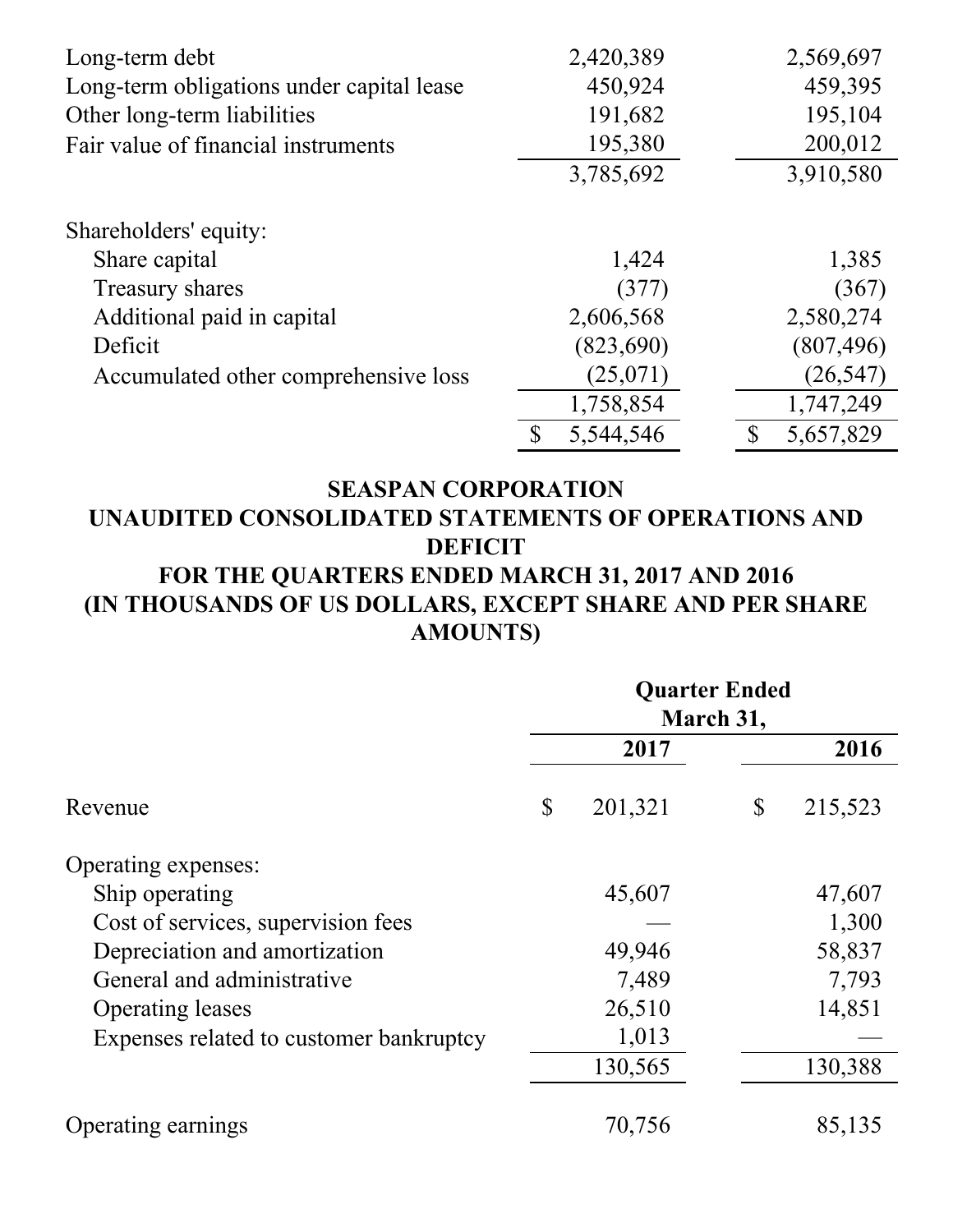| Other expenses (income):                     |               |            |              |            |
|----------------------------------------------|---------------|------------|--------------|------------|
| Interest expense and amortization of         |               |            |              |            |
| deferred financing fees                      |               | 28,468     |              | 30,143     |
| Interest income                              |               | (1,172)    |              | (3,077)    |
| Undrawn credit facility fees                 |               | 630        |              | 412        |
| Change in fair value of financial            |               |            |              |            |
| instruments                                  |               | 3,417      |              | 52,151     |
| Equity income on investment                  |               | (887)      |              | (1,800)    |
| Other expenses                               |               | 277        |              | 178        |
|                                              |               | 30,733     |              | 78,007     |
| <b>Net earnings</b>                          | \$            | 40,023     | $\mathbb{S}$ | 7,128      |
| Deficit, beginning of period                 |               | (807, 496) |              | (460, 425) |
| Dividends - common shares                    |               | (39,695)   |              | (36, 880)  |
| Dividends - preferred shares                 |               | (16, 105)  |              | (13, 154)  |
| Other                                        |               | (417)      |              | (359)      |
| Deficit, end of period                       | $\mathcal{S}$ | (823, 690) | $\mathbb{S}$ | (503, 690) |
| Weighted average number of shares, basic     |               | 106,721    |              | 97,752     |
| Weighted average number of shares, diluted   |               | 106,792    |              | 97,789     |
| Earnings (loss) per share, basic and diluted | \$            | 0.22       | \$           | (0.06)     |

#### **SEASPAN CORPORATION UNAUDITED CONSOLIDATED STATEMENTS OF COMPREHENSIVE INCOME FOR THE QUARTERS ENDED MARCH 31, 2017 AND 2016 (IN THOUSANDS OF US DOLLARS)**

|              | <b>Quarter Ended</b>   |           |  |
|--------------|------------------------|-----------|--|
|              |                        | March 31, |  |
|              | 2017                   | 2016      |  |
| Net earnings | 40,023<br><sup>S</sup> | \$7,128   |  |

Other comprehensive income:

Amounts reclassified to net earnings during the period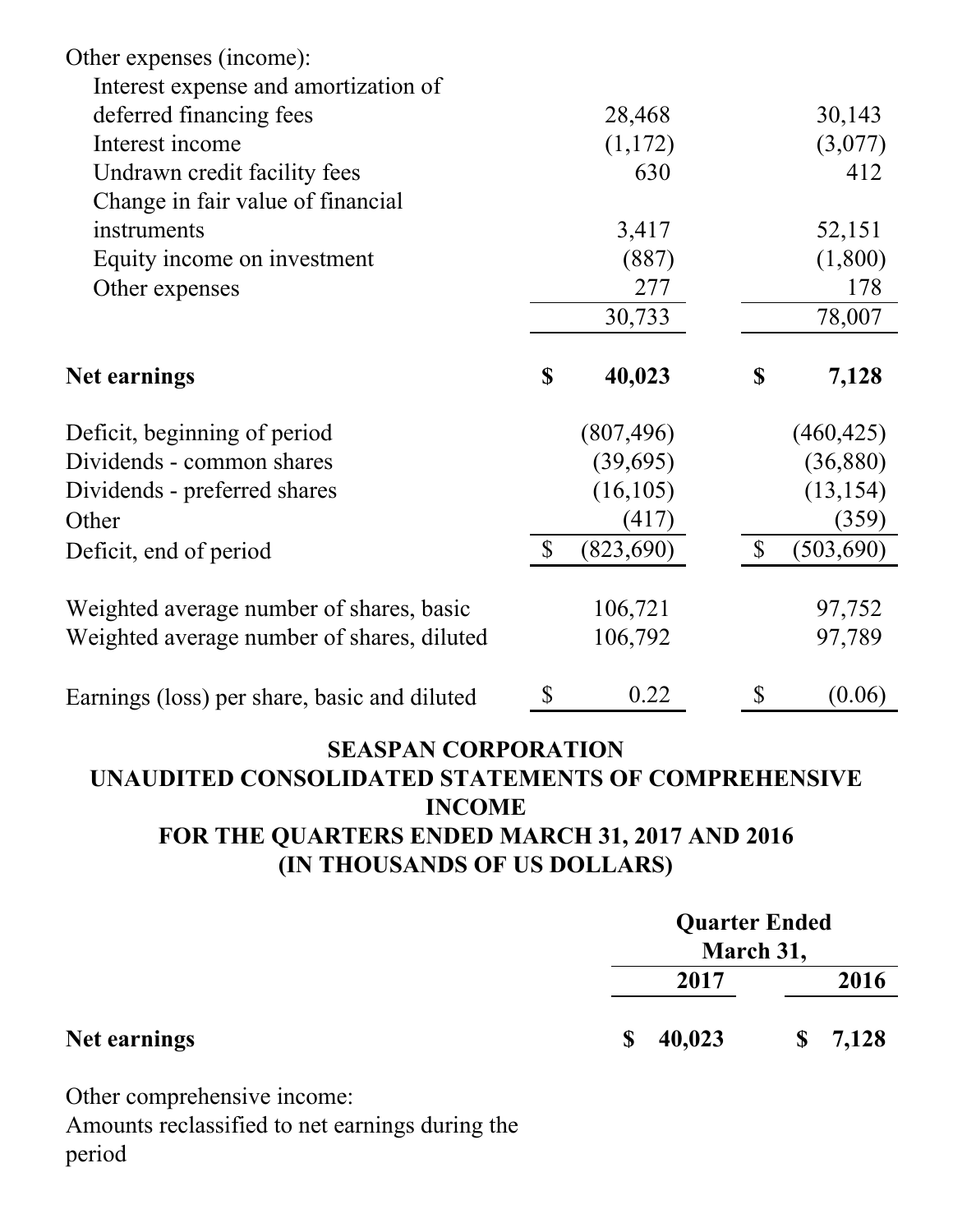| <b>Comprehensive income</b>               | $\frac{\$}{1.499}$ | $\frac{\$}{\$}$ 8.189 |
|-------------------------------------------|--------------------|-----------------------|
| relating to cash flow hedging instruments | 1.476              | 1,061                 |

#### **SEASPAN CORPORATION UNAUDITED CONSOLIDATED STATEMENTS OF CASH FLOWS FOR THE QUARTERS ENDED MARCH 31, 2017 AND 2016 (IN THOUSANDS OF US DOLLARS)**

|                                    | <b>Quarter Ended</b> |           |                           |           |
|------------------------------------|----------------------|-----------|---------------------------|-----------|
|                                    |                      |           | March 31,                 |           |
|                                    |                      | 2017      |                           | 2016      |
| Cash from (used in):               |                      |           |                           |           |
| Operating activities:              |                      |           |                           |           |
| Net earnings                       | $\mathcal{S}$        | 40,023    | $\boldsymbol{\mathsf{S}}$ | 7,128     |
| Items not involving cash:          |                      |           |                           |           |
| Depreciation and amortization      |                      | 49,946    |                           | 58,837    |
| Share-based compensation           |                      | 1,881     |                           | 946       |
| Amortization of deferred financing |                      |           |                           |           |
| fees                               |                      | 3,028     |                           | 3,311     |
| Amounts reclassified from other    |                      |           |                           |           |
| comprehensive loss to interest     |                      |           |                           |           |
| expense                            |                      | 1,279     |                           | 811       |
| Unrealized change in fair value of |                      |           |                           |           |
| financial instruments              |                      | (12, 148) |                           | 28,859    |
| Equity income on investment        |                      | (887)     |                           | (1,800)   |
| <b>Operating leases</b>            |                      | (5,267)   |                           | (3,866)   |
| Other                              |                      | 78        |                           | 24        |
| Changes in assets and liabilities  |                      | (1,015)   |                           | (16,348)  |
| Cash from operating activities     |                      | 76,918    |                           | 77,902    |
| Financing activities:              |                      |           |                           |           |
| Common shares issued, net of       |                      |           |                           |           |
| issuance costs                     |                      | 23,904    |                           |           |
| Draws on credit facilities         |                      |           |                           | 140,000   |
| Repayment of credit facilities     |                      | (95, 530) |                           | (90, 520) |
| Repayment of long-term obligations |                      |           |                           |           |
| under capital lease                |                      | (6,365)   |                           | (6,041)   |
| Common shares repurchased,         |                      |           |                           |           |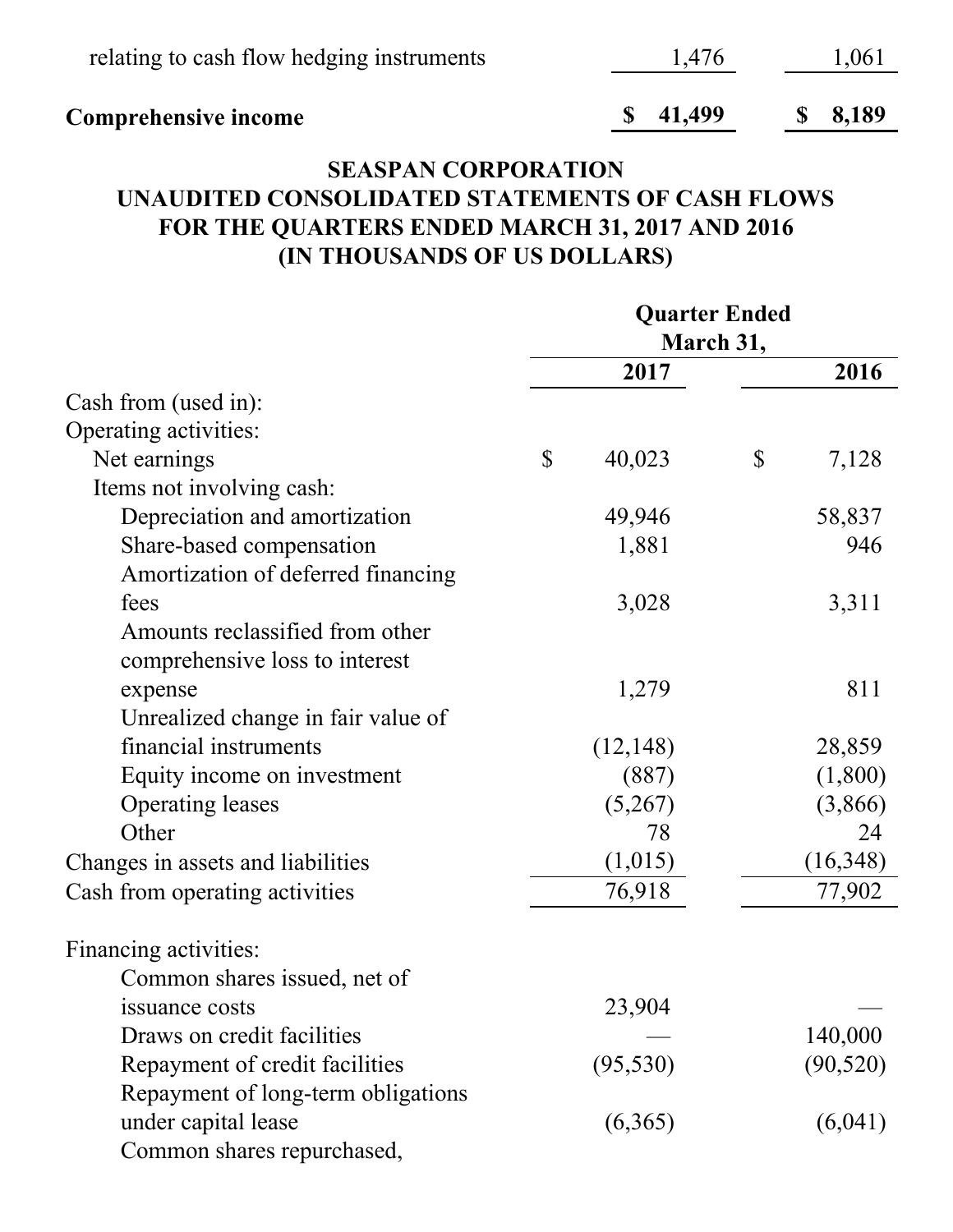| including related expenses               |               | (8,269)                              |
|------------------------------------------|---------------|--------------------------------------|
| Senior unsecured notes repurchased,      |               |                                      |
| including related expenses               | (457)         |                                      |
| Financing fees                           |               | (1,610)                              |
| Dividends on common shares               | (39,278)      | (35,570)                             |
| Dividends on preferred shares            | (16, 105)     | (13, 154)                            |
| Proceeds from sale-leaseback of          |               |                                      |
| vessel                                   |               | 110,000                              |
| Cash from (used in) financing activities | (133, 831)    | 94,836                               |
| Investing activities:                    |               |                                      |
| Expenditures for vessels                 | (11,908)      | (117, 424)                           |
| Short-term investments                   | 308           | 1,054                                |
| Restricted cash                          | (6,207)       |                                      |
| Loans to affiliate                       | (795)         | (13,550)                             |
| Repayment of loans to affiliate          | 3,165         |                                      |
| Other assets                             | 97            | (87)                                 |
| Cash used in investing activities        | (15, 340)     | (130,007)                            |
| Increase (decrease) in cash and cash     |               |                                      |
| equivalents                              | (72, 253)     | 42,731                               |
| Cash and cash equivalents, beginning of  |               |                                      |
| period                                   | 367,901       | 215,520                              |
| Cash and cash equivalents, end of period | \$<br>295,648 | $\boldsymbol{\mathsf{S}}$<br>258,251 |

#### **SEASPAN CORPORATION RECONCILIATION OF NON-GAAP FINANCIAL MEASURES FOR THE QUARTERS ENDED MARCH 31, 2017 AND 2016** (**IN THOUSANDS OF US DOLLARS**)

#### **Description of Non-GAAP Financial Measures**

#### **A. Cash Available for Distribution to Common Shareholders**

Cash available for distribution to common shareholders is defined as net earnings adjusted for depreciation and amortization, interest expense and amortization of deferred financing fees, share-based compensation, change in fair value of financial instruments, bareboat charter adjustment, gain on sale, expenses related to customer bankruptcy, amortization of deferred gain, dry-dock reserve adjustment, cash dividends paid on preferred shares, interest expense at the hedged rate and certain other items that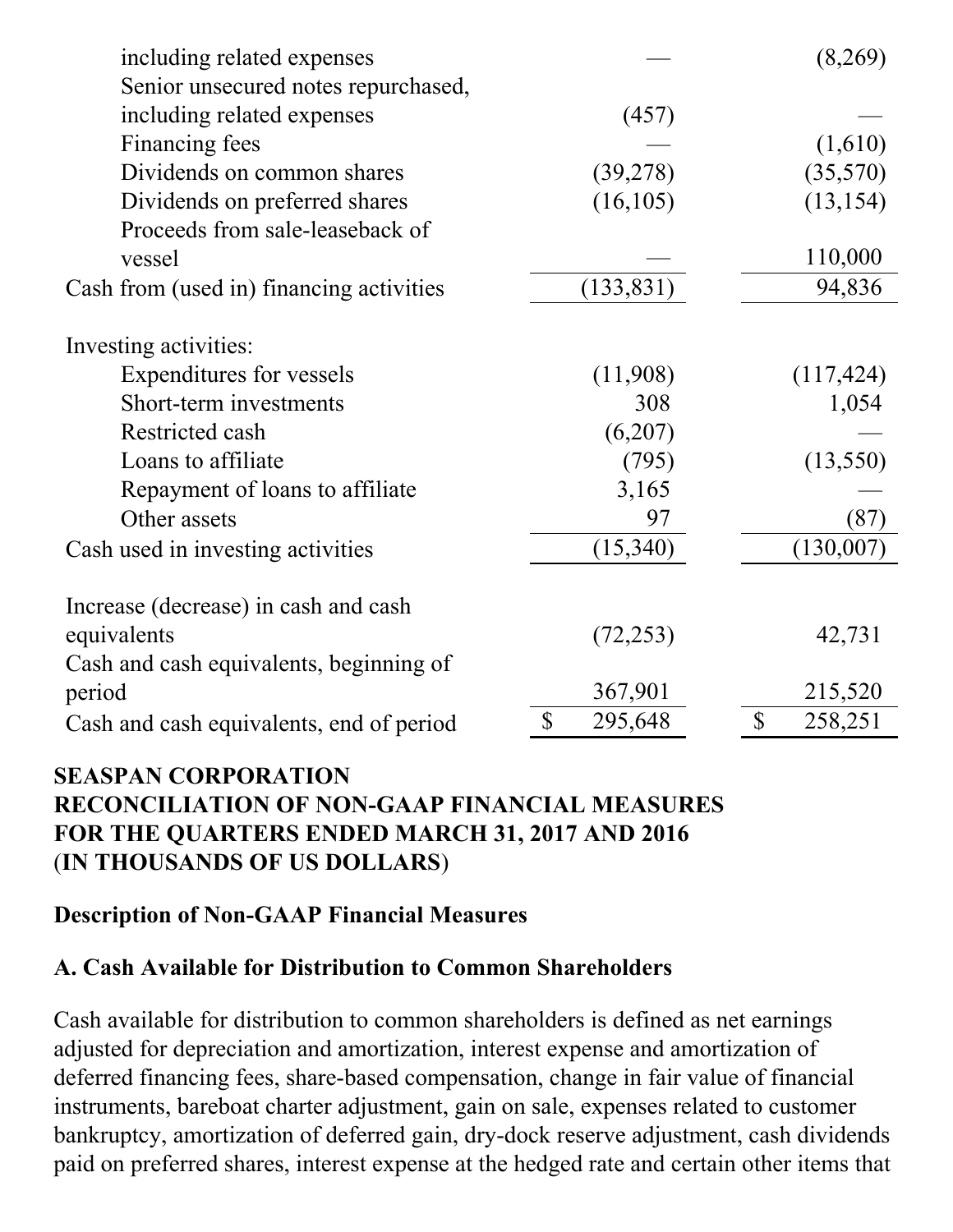Seaspan believes are not representative of its operating performance.

Cash available for distribution to common shareholders is a non-GAAP measure used to assist in evaluating Seaspan's ability to make quarterly cash dividends before reserves for replacement capital expenditures. Cash available for distribution to common shareholders is not defined by GAAP and should not be considered as an alternative to net earnings or any other indicator of Seaspan's performance required to be reported by GAAP. In addition, this measure may not be comparable to similar measures presented by other companies.

|                                                        | <b>Quarter Ended</b><br>March 31, |           |    |          |
|--------------------------------------------------------|-----------------------------------|-----------|----|----------|
|                                                        |                                   | 2017      |    | 2016     |
| Net earnings                                           | \$                                | 40,023    | \$ | 7,128    |
| Add:                                                   |                                   |           |    |          |
| Depreciation and amortization                          |                                   | 49,946    |    | 58,837   |
| Interest expense and amortization of                   |                                   |           |    |          |
| deferred financing fees                                |                                   | 28,468    |    | 30,143   |
| Share-based compensation                               |                                   | 1,844     |    | 946      |
| Change in fair value of financial                      |                                   |           |    |          |
| instruments <sup><math>(1)</math></sup>                |                                   | 3,503     |    | 52,029   |
| Bareboat charter adjustment, $net(2)$                  |                                   |           |    | 4,770    |
| Gain on sale $^{(3)}$                                  |                                   |           |    | 16,333   |
| Expenses related to customer bankruptcy <sup>(4)</sup> |                                   | 1,013     |    |          |
| Less:                                                  |                                   |           |    |          |
| Amortization of deferred gain <sup>(5)</sup>           |                                   | (4,919)   |    | (3,866)  |
| Dry-dock reserve adjustment                            |                                   | (5,311)   |    | (5,849)  |
| Cash dividends paid on preferred shares:               |                                   |           |    |          |
| Series C                                               |                                   |           |    | (7,910)  |
| Series D                                               |                                   | (2, 475)  |    | (2, 475) |
| Series E                                               |                                   | (2,769)   |    | (2,769)  |
| Series F                                               |                                   | (2, 433)  |    |          |
| Series G                                               |                                   | (3,998)   |    |          |
| Series H                                               |                                   | (4, 430)  |    |          |
| Net cash flows before interest payments                |                                   | 98,462    |    | 147,317  |
| Less:                                                  |                                   |           |    |          |
| Interest expense at the hedged rate <sup>(6)</sup>     |                                   | (38, 150) |    | (46,790) |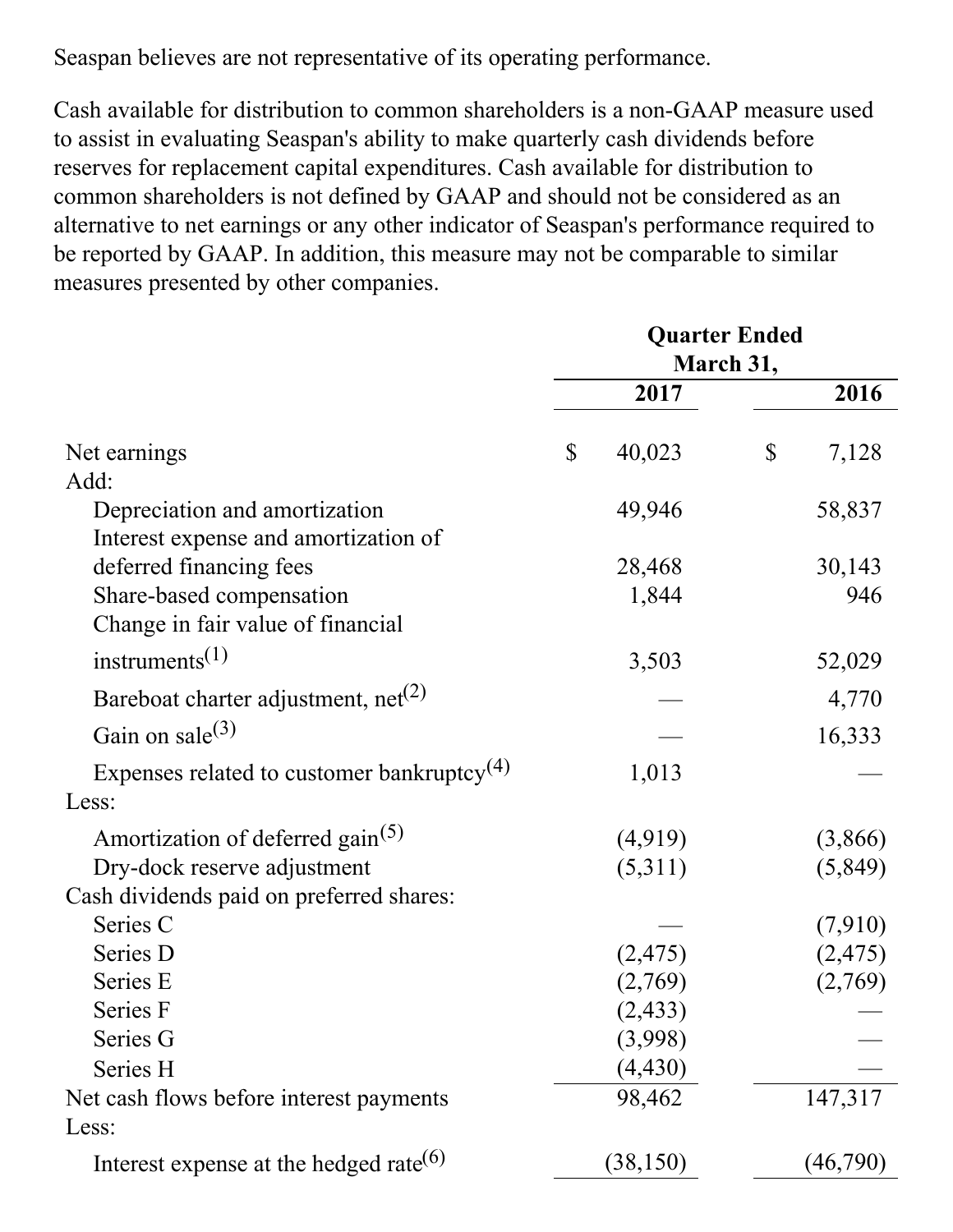#### **Cash available for distribution to common shareholders \$ 60,312 \$ 100,527**

#### **B. Normalized Net Earnings and Normalized Earnings per Share**

Normalized net earnings is defined as net earnings adjusted for interest expense, excluding amortization of deferred financing fees, expenses related to customer bankruptcy, change in fair value of financial instruments, interest expense at the hedged rate, write-off of vessel equipment and certain other items Seaspan believes affect the comparability of operating results. Normalized net earnings is a useful measure because it excludes those items that Seaspan believes are not representative of its operating performance.

Normalized net earnings and normalized earnings per share are not defined by GAAP and should not be considered as an alternative to net earnings, earnings per share or any other indicator of Seaspan's performance required to be reported by GAAP. In addition, this measure may not be comparable to similar measures presented by other companies.

|                                                                                             | <b>Quarter Ended</b><br>March 31, |           |                           |          |
|---------------------------------------------------------------------------------------------|-----------------------------------|-----------|---------------------------|----------|
|                                                                                             |                                   | 2017      |                           | 2016     |
| Net earnings<br>Adjust:                                                                     | $\mathbb{S}$                      | 40,023    | $\mathbb{S}$              | 7,128    |
| Interest expense, excluding amortization of<br>deferred financing fees                      |                                   | 25,440    |                           | 26,832   |
| Expenses related to customer bankruptcy <sup>(4)</sup><br>Change in fair value of financial |                                   | 1,013     |                           |          |
| instruments <sup><math>(1)</math></sup>                                                     |                                   | 3,503     |                           | 52,029   |
| Interest expense at the hedged rate $(6)$                                                   |                                   | (38, 150) |                           | (46,790) |
| Write-off of vessel equipment <sup>(7)</sup>                                                |                                   |           |                           | 6,805    |
| Normalized net earnings                                                                     | $\mathbf S$                       | 31,829    | $\boldsymbol{\mathsf{S}}$ | 46,004   |
| Less: preferred share dividends                                                             |                                   |           |                           |          |
| Series C (including amortization of                                                         |                                   |           |                           |          |
| issuance costs)                                                                             |                                   |           |                           | 8,026    |
| Series D                                                                                    |                                   | 2,475     |                           | 2,475    |
| Series E                                                                                    |                                   | 2,769     |                           | 2,769    |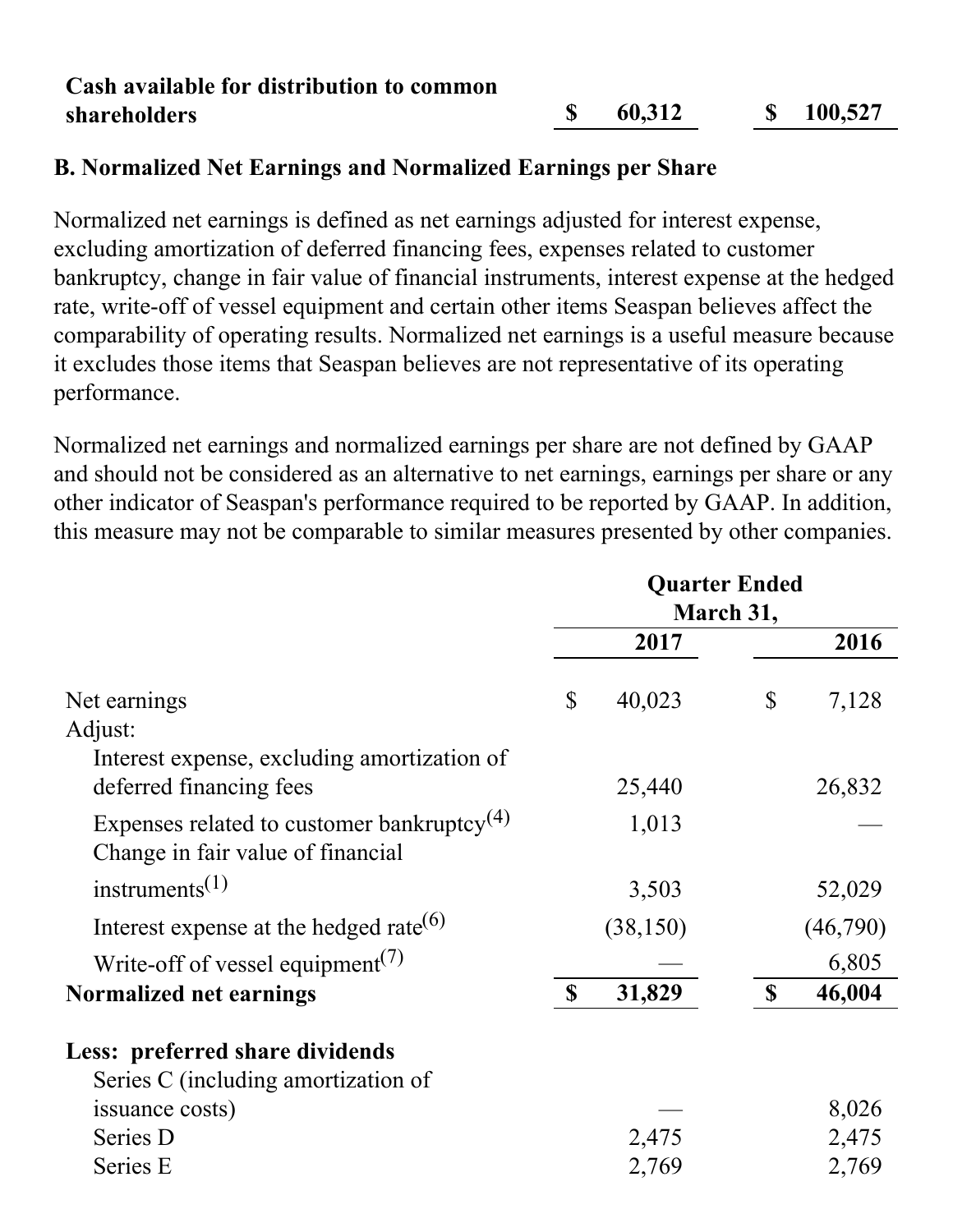| 2,433      |        |        |
|------------|--------|--------|
| 3,998      |        |        |
| 4,430      |        |        |
| 16,105     |        | 13,270 |
|            |        |        |
|            |        | 32,734 |
|            |        |        |
| 106,721    |        | 97,752 |
| 71         |        | 37     |
| 106,792    |        | 97,789 |
|            |        |        |
| \$<br>0.22 | \$     | (0.06) |
| \$<br>0.15 | \$     | 0.33   |
| \$         | 15,724 | \$     |

## **C. Adjusted EBITDA**

Adjusted EBITDA is defined as net earnings adjusted for interest expense and amortization of deferred financing fees, interest income, undrawn credit facility fees, depreciation and amortization, share-based compensation, gain on sale, expenses related to customer bankruptcy, amortization of deferred gain, bareboat charter adjustment, change in fair value of financial instruments and certain other items that Seaspan believes are not representative of its operating performance.

Adjusted EBITDA provides useful information to investors in assessing Seaspan's results of operations. Seaspan believes that this measure is useful in assessing performance and highlighting trends on an overall basis. Seaspan also believes that this measure can be useful in comparing its results with those of other companies, even though other companies may not calculate this measure in the same way as Seaspan. The GAAP measure most directly comparable to Adjusted EBITDA is net earnings. Adjusted EBITDA is not defined by GAAP and should not be considered as an alternative to net earnings or any other indicator of Seaspan's performance required to be reported by GAAP.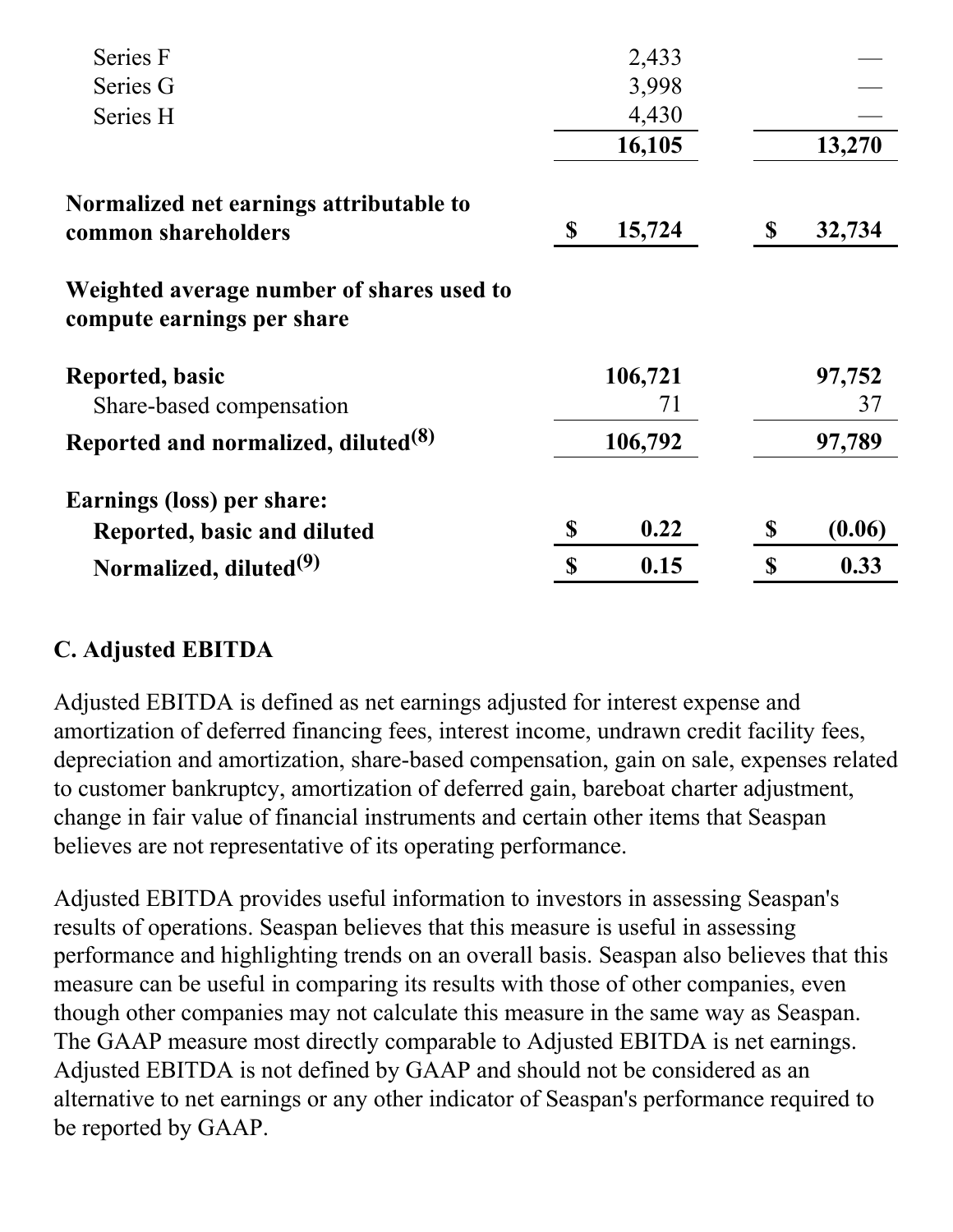|                                                        | <b>Quarter Ended</b><br>March 31, |         |    |         |
|--------------------------------------------------------|-----------------------------------|---------|----|---------|
|                                                        |                                   |         |    |         |
|                                                        |                                   | 2017    |    | 2016    |
| Net earnings                                           | $\mathbb{S}$                      | 40,023  | \$ | 7,128   |
| Adjust:                                                |                                   |         |    |         |
| Interest expense and amortization of                   |                                   |         |    |         |
| deferred financing fees                                |                                   | 28,468  |    | 30,143  |
| Interest income                                        |                                   | (1,172) |    | (3,077) |
| Undrawn credit facility fees                           |                                   | 630     |    | 412     |
| Depreciation and amortization                          |                                   | 49,946  |    | 58,837  |
| Share-based compensation                               |                                   | 1,844   |    | 946     |
| Gain on sale $^{(3)}$                                  |                                   |         |    | 16,333  |
| Expenses related to customer bankruptcy <sup>(4)</sup> |                                   | 1,013   |    |         |
| Amortization of deferred gain <sup>(5)</sup>           |                                   | (4,919) |    | (3,866) |
| Bareboat charter adjustment, $net(2)$                  |                                   |         |    | 4,770   |
| Change in fair value of financial                      |                                   |         |    |         |
| instruments <sup><math>(1)</math></sup>                |                                   | 3,503   |    | 52,029  |
| <b>Adjusted EBITDA</b>                                 | \$                                | 119,336 | \$ | 163,655 |

#### **Notes to Non-GAAP Financial Measures**

 $(1)$  Change in fair value of financial instruments includes realized and unrealized losses (gains) on Seaspan's interest rate swaps, unrealized losses (gains) on Seaspan's foreign currency forward contracts and unrealized losses (gains) on interest rate swaps included in equity income on investment.

 $(2)$  In the second half of 2011, Seaspan entered into agreements to bareboat charter four 4800 TEU vessels to MSC Mediterranean Shipping Company S.A. ("MSC") for a fiveyear term, beginning from vessel delivery dates that occurred in 2011. Upon delivery of the vessels to MSC, the transactions were accounted for as sales-type leases. The vessels were disposed of and a gross investment in lease was recorded, which is being amortized to income through revenue. The bareboat charter adjustment in the applicable non-GAAP measures is included to reverse the GAAP accounting treatment and reflect the transaction as if the vessels had not been disposed of. Therefore, the bareboat charter fees are added back and the interest income from leasing, which is recorded in revenue, is deducted resulting in a net bareboat charter adjustment. During the fourth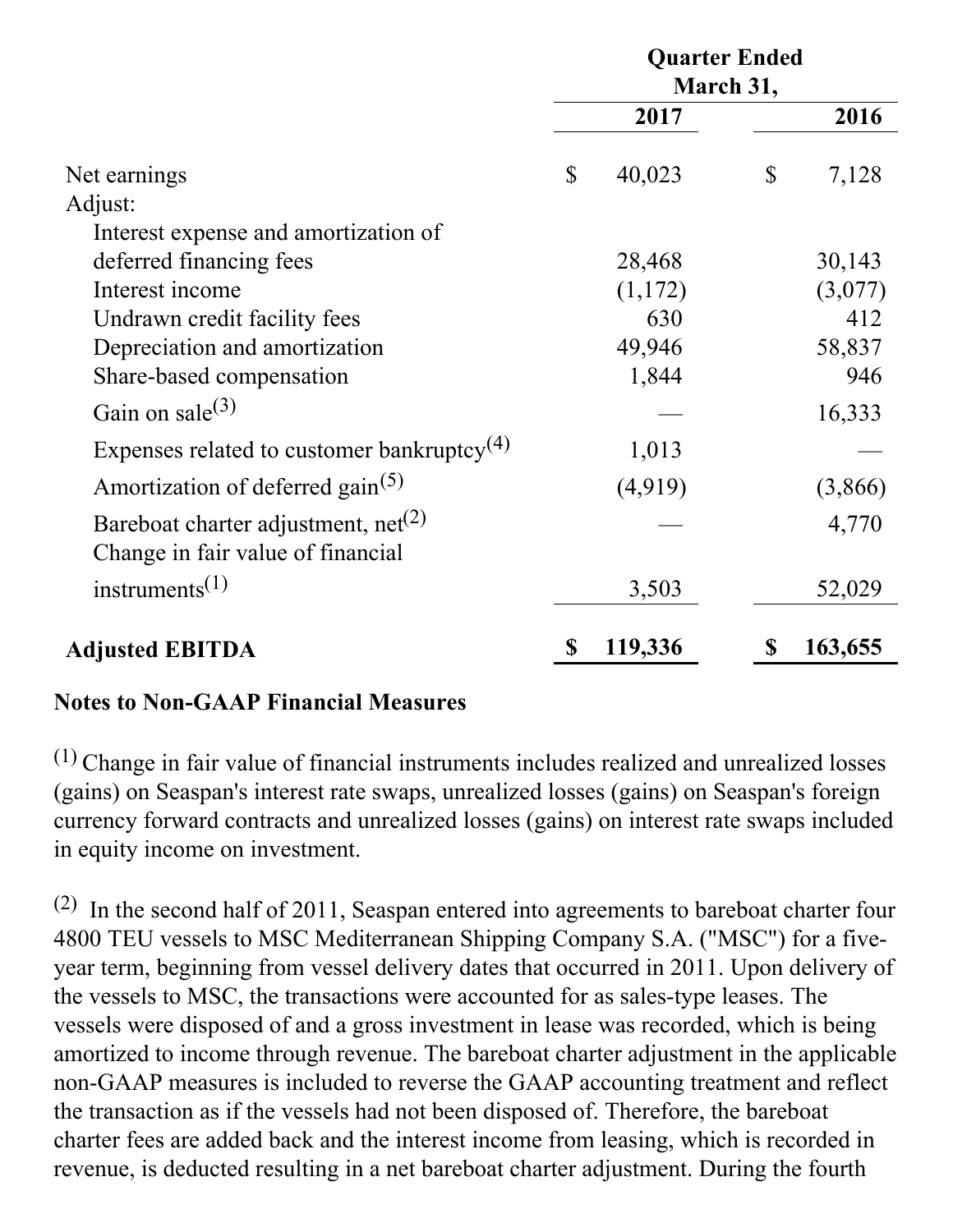quarter of 2016, Seaspan sold these vessels to MSC pursuant to the agreements entered into in 2011.

(3) The gain on sale relates to the proceeds received in excess of vessel cost upon the sale and leaseback transaction of one 10000 TEU vessel during the quarter ended March 31, 2016. Under this transaction, Seaspan sold the vessel to a special purpose company and is leasing the vessel back. For accounting purposes, the gain is deferred and amortized as a reduction of operating lease expense over the term of the lease.

(4) Expenses related to customer bankruptcy primarily relates to costs and expenses related to the Hanjin bankruptcy in 2016. As of September 1, 2016, after Hanjin declared bankruptcy, no revenue was recognized on the Hanjin charters.

(5) As of March 31, 2017, ten vessels have been sold and leased back by Seaspan. For GAAP accounting purposes, the gain on sales was deferred and is being amortized as a reduction of operating lease expense over the term of the lease.

 $(6)$  Interest expense at the hedged rate is calculated as the interest incurred on operating debt at the fixed rate on the related interest rate swaps plus the applicable margin on the related variable rate credit facilities and leases, on an accrual basis. Interest expense on fixed rate borrowings is calculated using the effective interest rate.

 $(7)$  Commencing in May 2015, Seaspan installed upgrades on certain of its vessels to enhance fuel efficiency. As a result, Seaspan incurred non-cash write-offs related to the original vessel equipment of \$6.8 million for the quarter ended March 31, 2016. These write-offs are included in depreciation and amortization expense. The costs of the vessel upgrades are recoverable from the charterer.

(8) Seaspan's shares of common stock issuable upon conversion of its convertible Series F preferred shares are not included in the computation of diluted earnings per share because their effect is anti-dilutive for the period.

(9) The decrease in normalized earnings per share for the quarter ended March 31, 2017 is detailed in the table below:

## **Normalized earnings per share, diluted- March 31, 2016 \$ 0.33**

Excluding share count changes: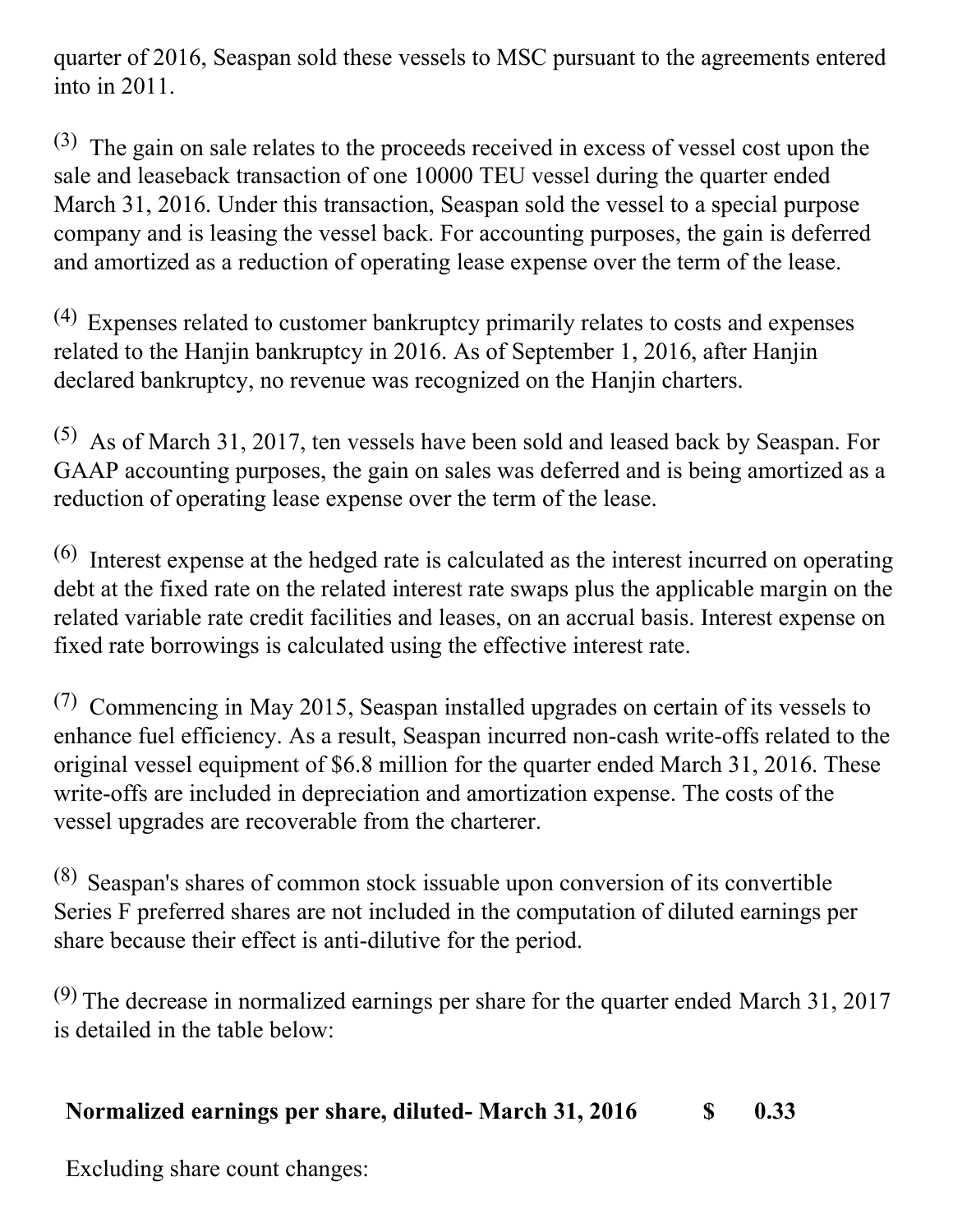| Decrease in normalized earnings <sup>(a)</sup>             | (0.15) |
|------------------------------------------------------------|--------|
| Decrease from impact of preferred shares                   | (0.02) |
| Share count changes:                                       |        |
| Increase in diluted share count (from 97,788,868 shares to |        |
| 106,792,099 shares for the quarter ended)                  | [0.0]  |
|                                                            |        |

#### **Normalized earnings per share, diluted- March 31, 2017 \$ 0.15**

The decrease in normalized earnings for the quarter ended March 31, 2017 is primarily due to a decrease in revenue of \$14.2 million and an increase in operating lease expense of \$11.7 million, compared to the same period in 2016. The decrease in normalized earnings was partially offset by decreases in interest at the hedged rate of \$8.6 million, ship operating expense of \$2.0 million and depreciation and amortization expense of \$2.1 million. Please read "Results for the Quarter Ended March 31, 2017" for a description of these

(a) changes.

 $\overline{\phantom{a}}$  , where  $\overline{\phantom{a}}$ 

#### STATEMENT REGARDING FORWARD-LOOKING STATEMENTS

This release contains certain forward-looking statements (as such term is defined in Section 21E of the Securities Exchange Act of 1934, as amended), which reflect management's current views with respect to certain future events and performance, including, in particular, statements regarding: future operating or financial results; time charters; industry fundamentals, including estimated supply and demand for containerships; ship operating expense; vessel dry-docking schedules; future contracted revenues; Seaspan's capital requirements; Seaspan's access to capital and financial strength and flexibility; Seaspan's belief that a containership recovery is beginning and the company's ability to benefit from any such recovery; vessel deliveries and vessel financing arrangements, including expected financing; and dividends, including the amount and timing of payment thereof for 2017. Although these statements are based upon assumptions Seaspan believes to be reasonable, they are subject to risks and uncertainties. These risks and uncertainties include, but are not limited to: the availability to Seaspan of containership acquisition or construction opportunities; the availability and cost to Seaspan of financing, including to refinance existing debt and to pursue growth opportunities; the number of additional vessels managed by the our manager, Seaspan Management Services Limited, in the future; the availability of crew; number of off-hire days; dry-docking requirements; general market conditions and shipping market trends, including chartering rates, scrapping rates and newbuild orders,